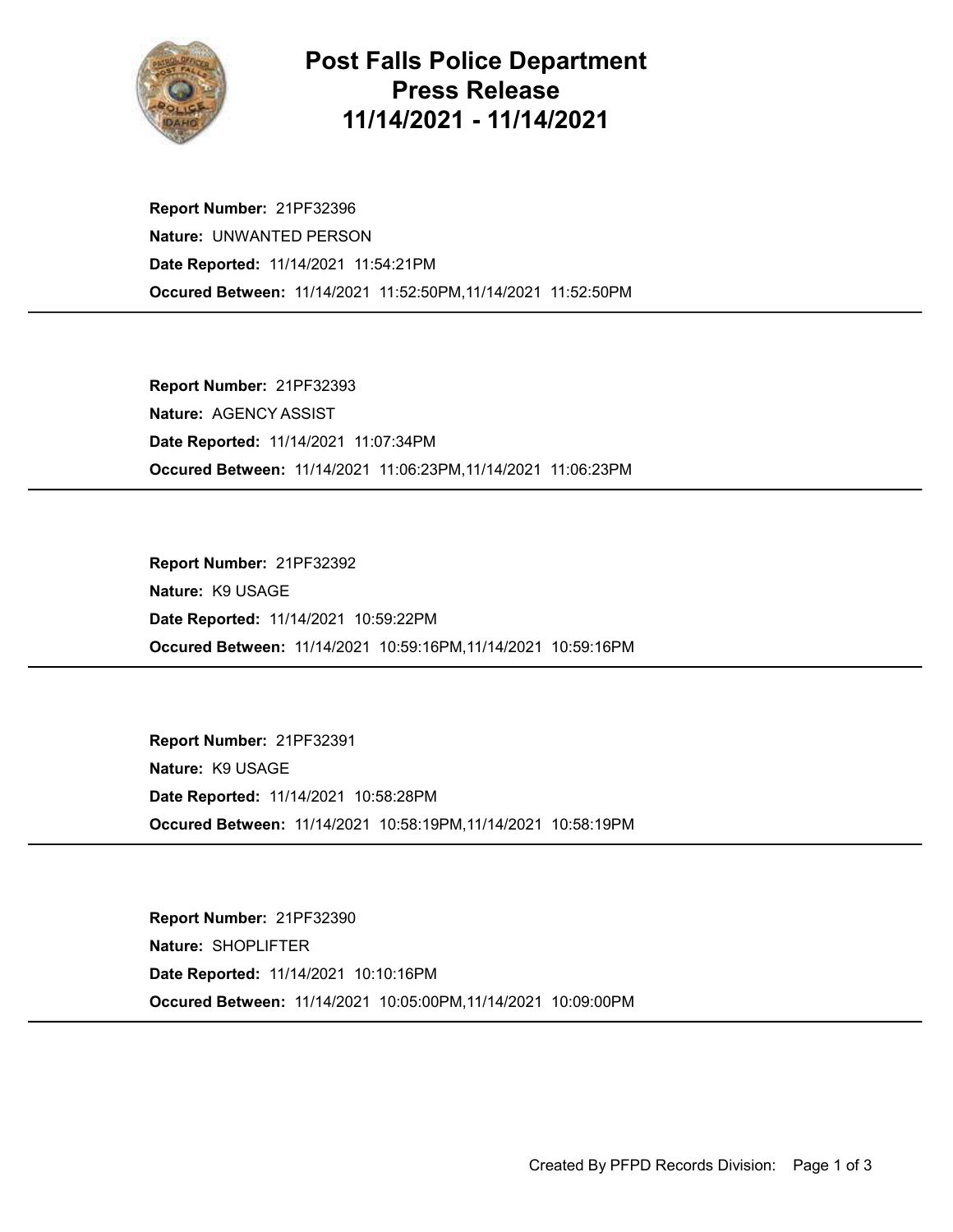Occured Between: 11/14/2021 6:20:09PM,11/14/2021 6:24:09PM Report Number: 21PF32372 Nature: ACCIDENT H&R Date Reported: 11/14/2021 6:24:53PM

Occured Between: 11/14/2021 4:44:30PM,11/14/2021 4:44:30PM Report Number: 21PF32364 Nature: INFORMATION Date Reported: 11/14/2021 4:44:48PM

Occured Between: 11/14/2021 3:56:19PM,11/14/2021 3:56:19PM Report Number: 21PF32359 Nature: THEFT Date Reported: 11/14/2021 3:59:38PM

Occured Between: 11/14/2021 1:22:52PM,11/14/2021 1:58:02PM Report Number: 21PF32343 Nature: TRAFFIC OFFENSE Date Reported: 11/14/2021 1:45:10PM

Occured Between: 11/14/2021 11:04:25AM,11/14/2021 11:04:25AM Report Number: 21PF32336 Nature: FORENSIC EXAM Date Reported: 11/14/2021 11:04:25AM

Occured Between: 11/14/2021 1:00:00AM,11/14/2021 9:54:00AM Report Number: 21PF32329 Nature: DEAD BODY Date Reported: 11/14/2021 9:46:57AM